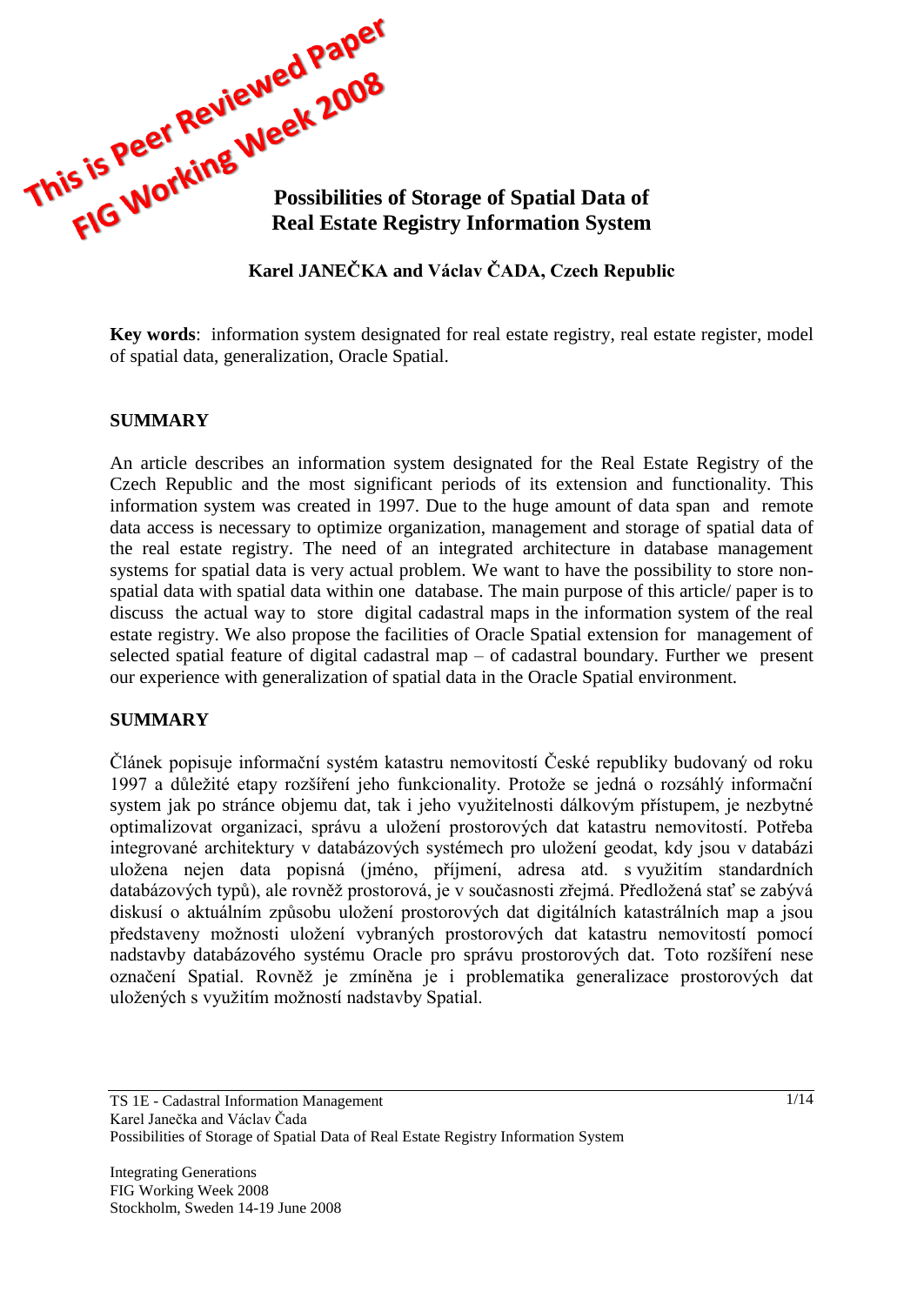# **Possibilities of Storage of Spatial Data of Real Estate Registry Information System**

# **Karel JANEČKA and Václav ČADA, Czech Republic**

### **1. AN INFORMATION SYSTEM USED BY THE REAL ESTATE REGISTRY**

An information system (RERIS) used by the real estate registry was created in 1997. Management of this system takes place within the Czech Office for Surveying, Mapping and Cadastre's (COSMC) Authority. Presently it is the largest (number of users, size of data storage) system in the Czech Republic. It supports the management of cadastre of real estates in the Czech Republic and it is a part of the information systems of public administration. RERIS ensures management, actualization and provides data on the local level and on the central level (the central database of RERIS) including the possibility of remote access to data via internet. The real estate registry represents the set of information about real estates in the Czech Republic which contain the list and descriptions including geometric and position determinations. The real estate registry also contains the evidence of ownerships and other rights connected with the estate. Real estate is registered according to the cadastre territories. The cadastre territory is the main unit of administration. The content of the Real estate registry is composed by the file of survey data and by the file of descriptive information. The service and the full functionality of RERIS has been currently classified as one of the conditions for the digitalization of cadastral documentation. The process of cadastral documentation digitalization has started in 1993. It was declare that the digital form of cadastre maps brings mainly these benefits:

- − possibility to use modern digital technologies for the work with map at the activities related to the administration of real estate cadastre,
- − possibility to get the agreement between the file of survey data and the file of descriptive information,
- − facilitation of cadastral data interface among other information systems,
- − possibility to get all important data of cadastre through the remote access via internet,
- − possibility to use cadastral maps in other land information systems. It is necessary for building of the spatial information infrastructure.

The conception to digitalize cadastral maps was described/presented in the document "Rules of the cadastral office process of the survey data file digitalization in order to create a land oriented information systems" (COSMC reference number 2728/1994-22). It was strictly specified which activities must be done within the resort of COSMC and which activities can have the form of public contracts. The process of digitalization was controlled by the set of strict measures. Solving the problem of cadastral map digitalization was also postponed due to the fact that the main activities of COSMC was oriented on the administration of the real estate cadastre and on the inscription of data about legal relationships in the real estate cadastre. The resolution in the matter of separation of the digitalization process of the file of descriptive information and the file of survey data was doubtful. Due to this fact it was very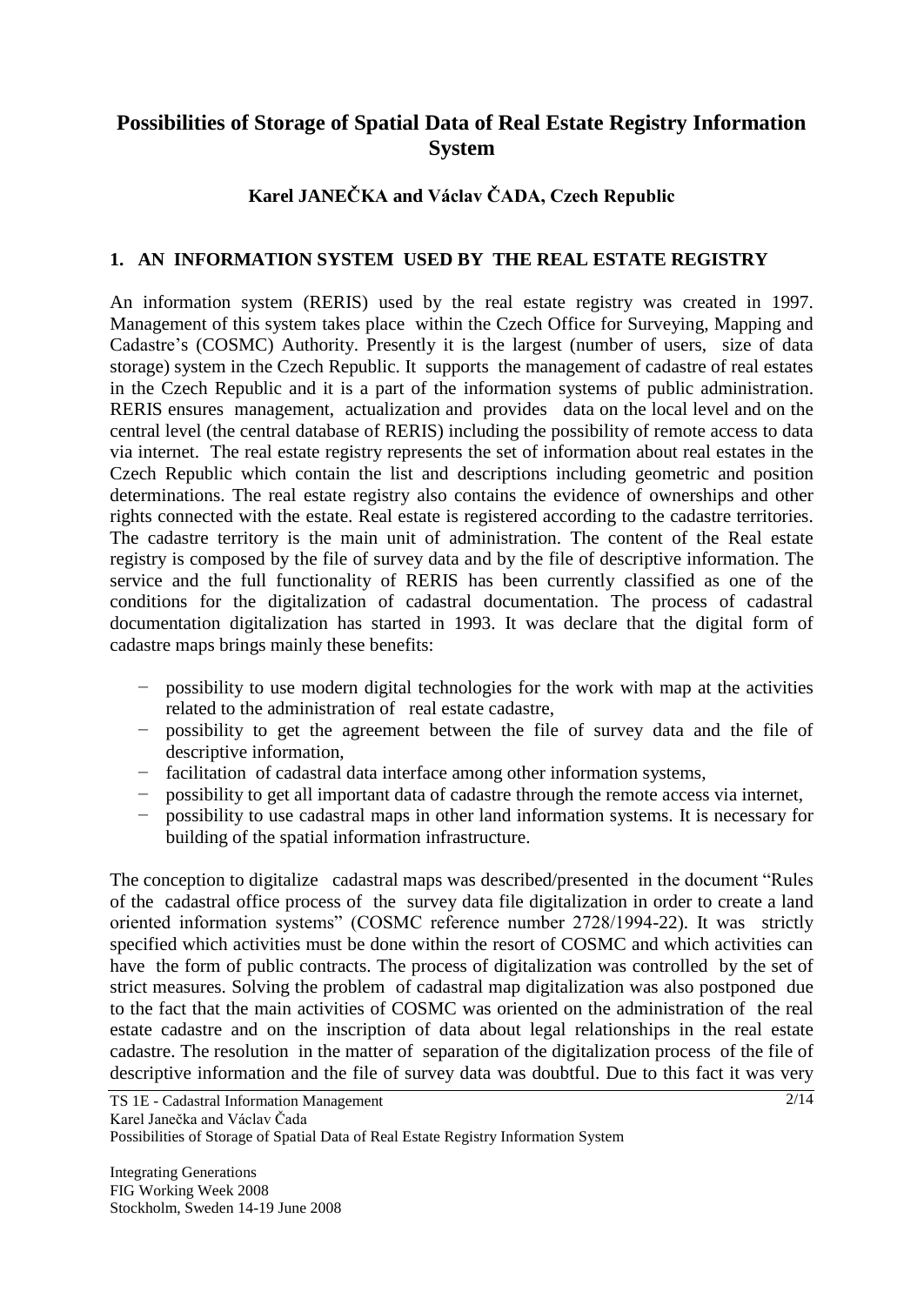hard to get the consent between the file of survey data and the file of descriptive information and in addition it was neccessary to do many activities repeatedly. The filling of the file of survey data depends on the process and results of cadastral map digitalization. Results of the digitalization of the file of survey data depend mainly on the quality of the actual analogue maps of real estates cadastre. More then 67% of actual cadastral maps in the Czech Republic have their origin in the field mapping for the stable cadastre (19th century). The procedure describing the digitalization of maps in fathom scale 1:2880 was created. [ČADA 1992]. This procedure was extended by complex technology designed for the creation of continous maps of cadastre of lands located in S-JTSK [ČADA 2001] through the usage of global transformation keys. This technology has been tested by COSMC since 2000. The seamless map of cadastre of lands as the base of digital cadastral maps is based on this proposed technology. The process of the digitalization of the file of survey data in the department of COSMC on the date of 31st of December 2006 and its progress describes table.1.

| Situation in<br>the year | Number of cadastral territories |                |                      |                    | Digitalized                      |
|--------------------------|---------------------------------|----------------|----------------------|--------------------|----------------------------------|
|                          | <b>DKM</b>                      | $KM-D$         | total in the<br>year | total<br>on 31.12. | cadastral<br>territories in $\%$ |
| do 1997                  | 436                             |                | 437                  | 437                | 3,4                              |
| 1998                     | 157                             | 12             | 169                  | 606                | 4,7                              |
| 1999                     | 239                             | 94             | 333                  | 939                | 7,2                              |
| 2000                     | 402                             | 647            | 1049                 | 1998               | 15,3                             |
| 2001                     | 180                             | 260            | 440                  | 2428               | 18,6                             |
| 2002                     | 305                             | 148            | 453                  | 2881               | 22,1                             |
| 2003                     | 475                             | 68             | 543                  | 3424               | 26,3                             |
| 2004                     | 380                             | 3              | 383                  | 3807               | 29,2                             |
| 2005                     | 314                             | $\overline{0}$ | 314                  | 4121               | 31,6                             |
| 2006                     | 279                             | $\overline{0}$ | 279                  | 4400               | 33,8                             |
| 2007                     | 406                             | $\overline{0}$ | 406                  | 4806               | 36,9                             |

**Table 1.** Number of cadastral territories with digitalisation of the file of survey data in the department of The Czech Office for Surveying, Mapping and Cadastre.

Providers of data base management systems (DBMS) already have in their products integrated spatial data types accordance to OGC's (Open Geospatial Consortium) specifications [MEIJERS 2006]. In accordance with these specifications a spatial object can be represented in DBMS by two different logical vector models:

- − geometrical data model,
- − topological data model.

Both models have their pluses and minuses. Geometrical data model offers direct access to the object coordinates . Topological data model stores information about spatial relationships (e.g. adjacency). Due to the fact that the geometrical data model offers direct access to coordinates, common parts of adjacent polygons are stored for each polygon separataly which

TS 1E - Cadastral Information Management Karel Janečka and Václav Čada Possibilities of Storage of Spatial Data of Real Estate Registry Information System

 $\overline{\phantom{a}}$ 

<sup>&</sup>lt;sup>1</sup> Total number of cadastral territories in the Czech Republic is today 13 027.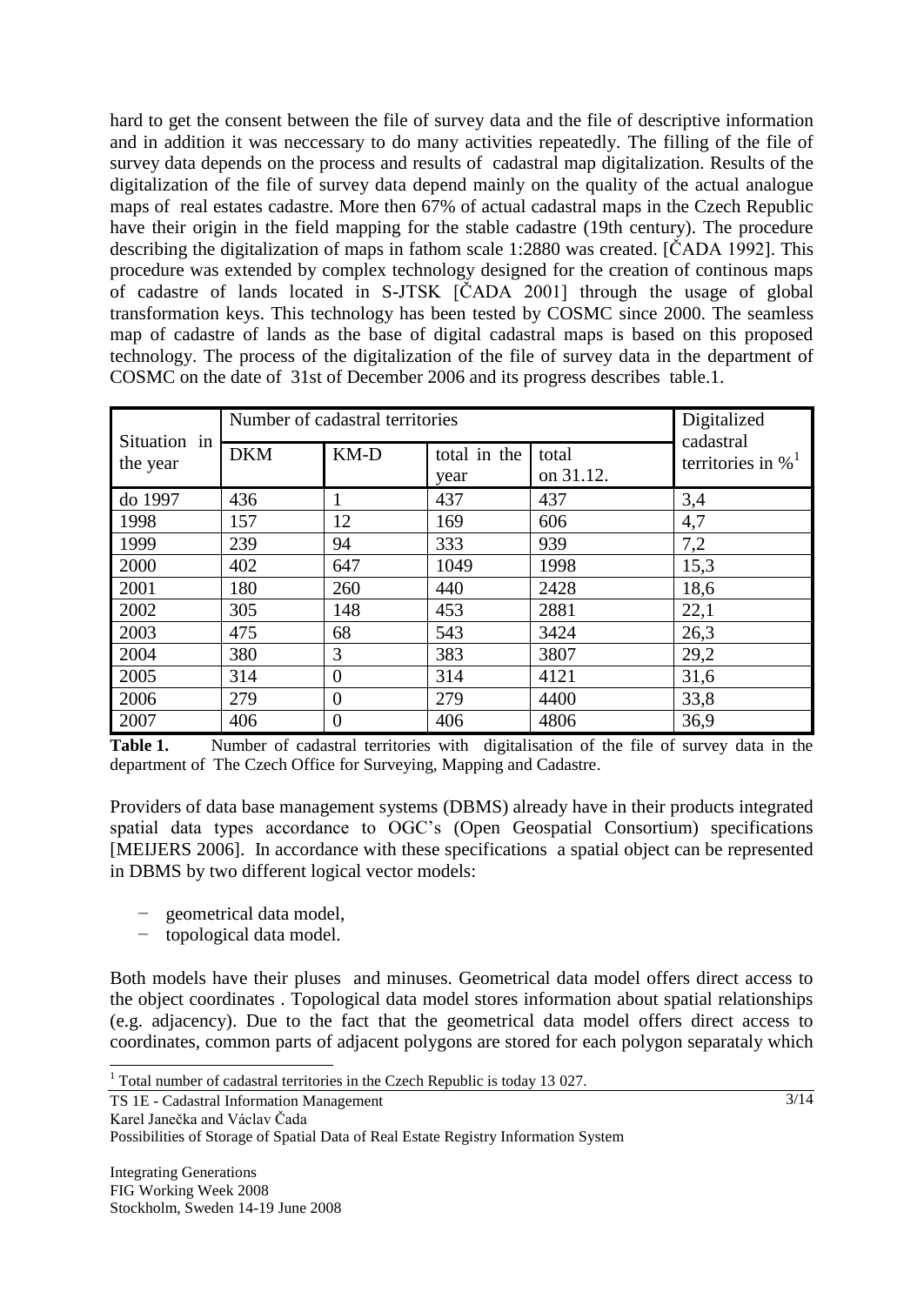means the data redundancy. Topological data model eliminates data duplicities by using the references on unambiguously identified topology primitives.

# **1.1 Spatial data in RERIS**

RERIS was built on the Oracle platform. It contains the file of survey data and the file of descriptive information. A very important part of the file of survey data is a digital cadastral map (DCM). DCM is a continous and seamless map on a scale 1:1000 in the Date of Unified Trigonometric Cadastral Network (DUTCN). [ČUZK 2004] describes the general way in which is DCM stored in RERIS. Based on this document we can say that the way of storage of DCM in RERIS is similar to the topological concept. There are stored references on the parcel on the left side and on the parcel on the right side for each edge. There are also stored references at the beginning point and at the end point for each edge. Basically there is a table for storing of each topological primitive in RERIS. In case we want to work with this data as with objects we get the problem becouse there are not stored references on consequential edges for any edge in RERIS. We can not use the structured query language (SQL) to solve this problem but when using some high-level language it is relatively easy to do so. On the other hand the data maintenance after the data editing is easier. It possible to use the minimum bounding rectangle (MBR) for each edge. MBR is used for example when we select data by the query window. But we must create and save MBR for each edge.

## **2. STORAGE OF SPATIAL DATA IN ORACLE SPATIAL**

## **2.1 Oracle Spatial**

Oracle Spatial (further Spatial) is an integrated set of functions and procedures allowing storage, access and analysis of spatial data in rapid and affective way of the Oracle database system. Spatial consists of the following components:

- − scheme describing the storage, the syntax and the semantics of supported geometrical data types,
- − mechanism of spatial indexing,
- − set of operators and functions for transaction of spatial queries and spatial analysis and other utilities in order to operate spatial data.

## **2.2 Object-relational model in Oracle Spatial**

Spatial supports the object-relational model for the storage of spatial data. It actually means that each geometrical description of spatial object is stored in a cell within the table. This is possible because of to the usage of SDO\_GEOMETRY object type of data. Then there are stored descriptive data together with spatial data in one table. One of the main facilities of object-relational way of modeling of spatial data is easiness of creation of spatial index. Spatial index enables the effective performance of spatial queries. On the other hand the object-relational model causes the data redundancy because an identical part of geometrical descriptions of adjacency spatial objects are stored twice.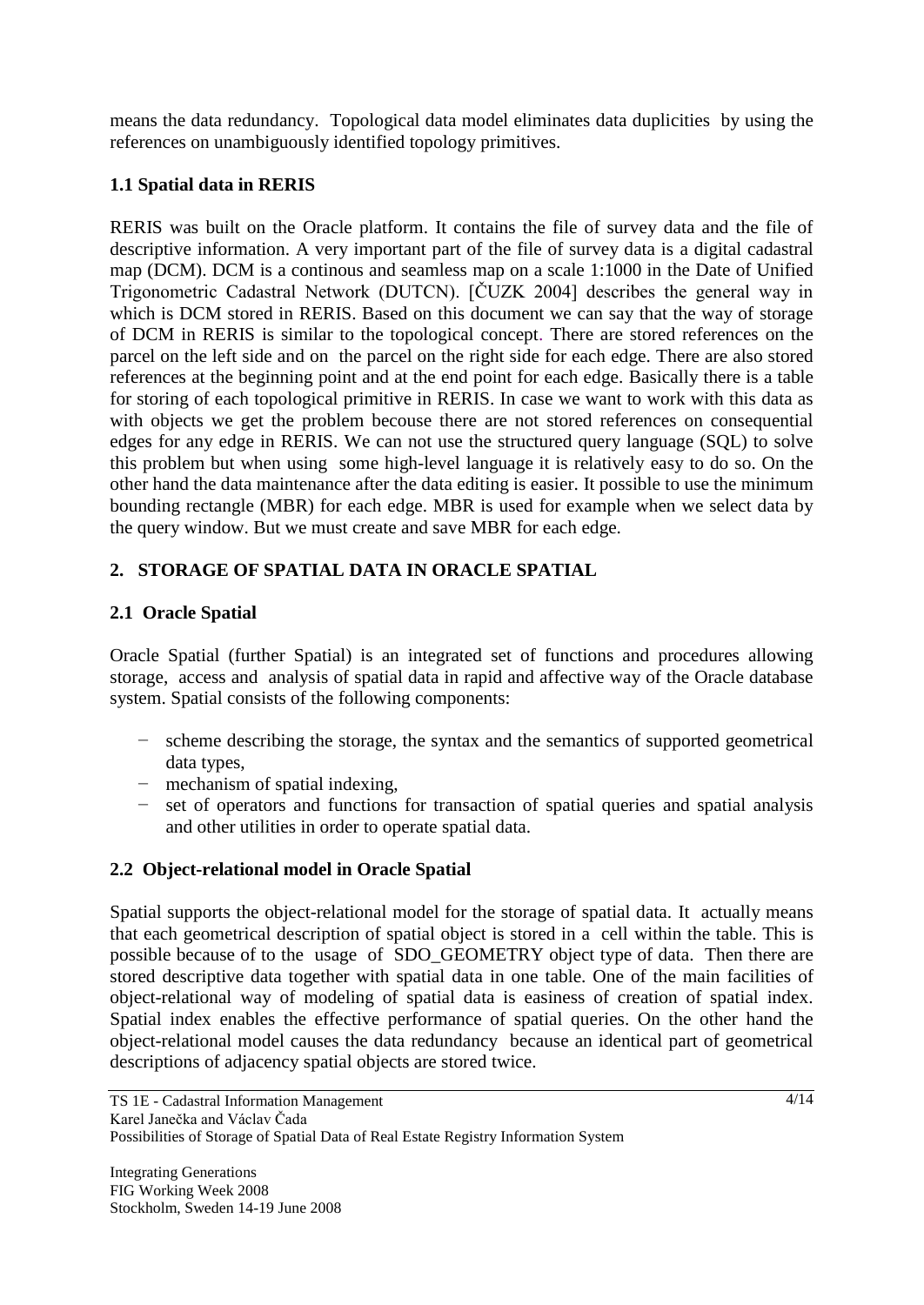### 2.2.1 SDO GEOMETRY object data type

SDO\_GEOMETRY object data type is defined as follows:

**CREATE TYPE** sdo\_geometry **AS OBJECT** ( sdo\_gtype **NUMBER**, sdo\_srid **NUMBER**, sdo\_point SDO\_POINT\_TYPE, sdo\_elem\_info MDSYS.SDO\_ELEM\_INFO\_ARRAY,<br>sdo\_ordinates MDSYS.SDO\_ORDINATE\_ARRAY MDSYS.SDO\_ORDINATE\_ARRAY );

SDO\_POINT\_TYPE type and SDO\_ELEM\_INFO\_ARRAY type and SDO\_ORDINATE\_ARRAY type are defined as follows:

**CREATE TYPE** sdo\_point\_type **AS OBJECT** (

| X  | <b>NUMBER,</b> |
|----|----------------|
| y  | <b>NUMBER,</b> |
| Z. | <b>NUMBER</b>  |
| ); |                |

**CREATE TYPE** sdo\_elem\_info\_array **AS VARRAY** (1048576) **OF NUMBER**;

**CREATE TYPE** sdo\_ordinate\_array **AS VARRAY** (1048576) **OF NUMBER**;

The sdo\_gtype attribute indicates a geometrical type of geometrical description of spatial feature. Value 2003 indicates polygon in two dimensions. The sdo\_srid attribute indicates the spatial reference system associated with the spatial data. If value of this attribute is NULL then there is no spatial reference system associated with the spatial data. If we want to store point data in SDO\_GEOMETRY the sdo\_point attribute contains coordinates of this point. In another case it is recommended to set NULL value of this attribute. The sdo\_elem\_info attribute describes the way of interpretation of the sdo\_ordinates attribute which contains coordinates of geometrical descriptions of spatial feature.

## **2.3 Use of SDO\_GEOMETRY object type of data to model the cadastral boundary**

The storage of spatial data by means of object type of data allows users/administrator to store the geometrical description of spatial feature in one cell within the table. We tried to store a cadastre boundary in object-relational way. We modeled this boundary as polygon. It means that the first couple of coordinates is the same as the last couple of coordinates of boundary geometrical description. The minus is if two cadastral territories share a part of boundary this way of modeling of spatial date leads to the origin of duplicity data. The definition of the table for storing of the geometrical descriptions of cadastral boundaries (the *boundary* attribute) looks as follows: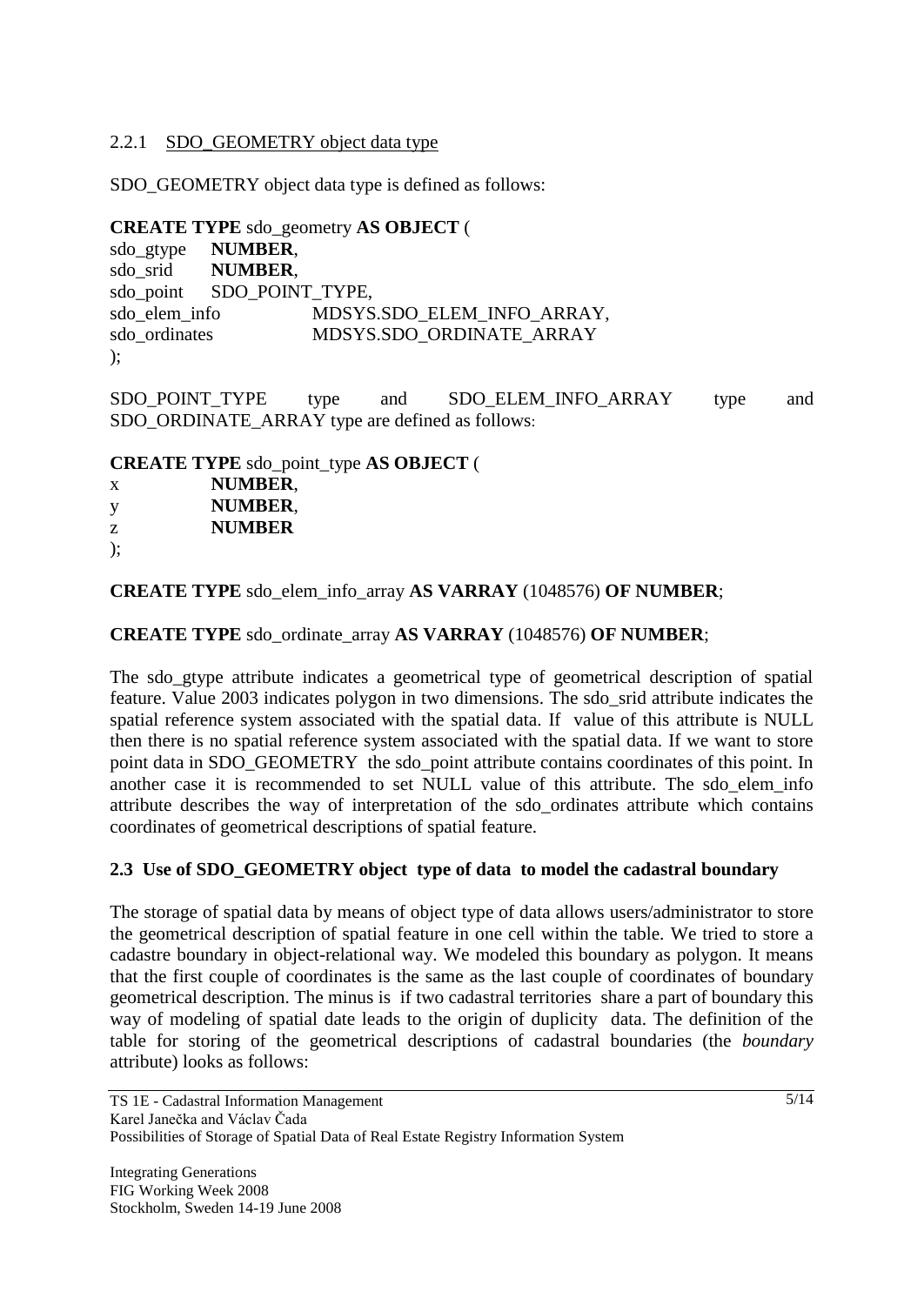#### **CREATE TABLE** CADASTRE\_BOUNDARY ( id **NUMBER PRIMARY KEY**, cadastre\_code **NUMBER**(6), boundary SDO\_GEOMETRY, def point SDO\_GEOMETRY );

If we model the cadastre boundary as polygon we have to store the coordinates in counterclockwise order. The special program for this was created. This program loads spatial data from RERIS and return the right geometrical description of particular cadastral territory. Next it is possible to store directly this description in SDO\_GEOMETRY object type of data. Due to the usage of the application MapViewer by Oracle we were able to display data stored in SDO GEOMETRY (vide Figure 1). Display of spatial data from the CADASTRE\_BOUNDARY table run very quickly due to the fact that all geometrical descriptions are stored in one place. The speed of displaying spatial data is one of the most significant plus of this way of model the spatial data.



Figure 1. Plan of position map of cadastral territories.

It is presently possible to visualize data stored in SDO\_GEOMETRY due to use of PL SQL Developer by Oracle.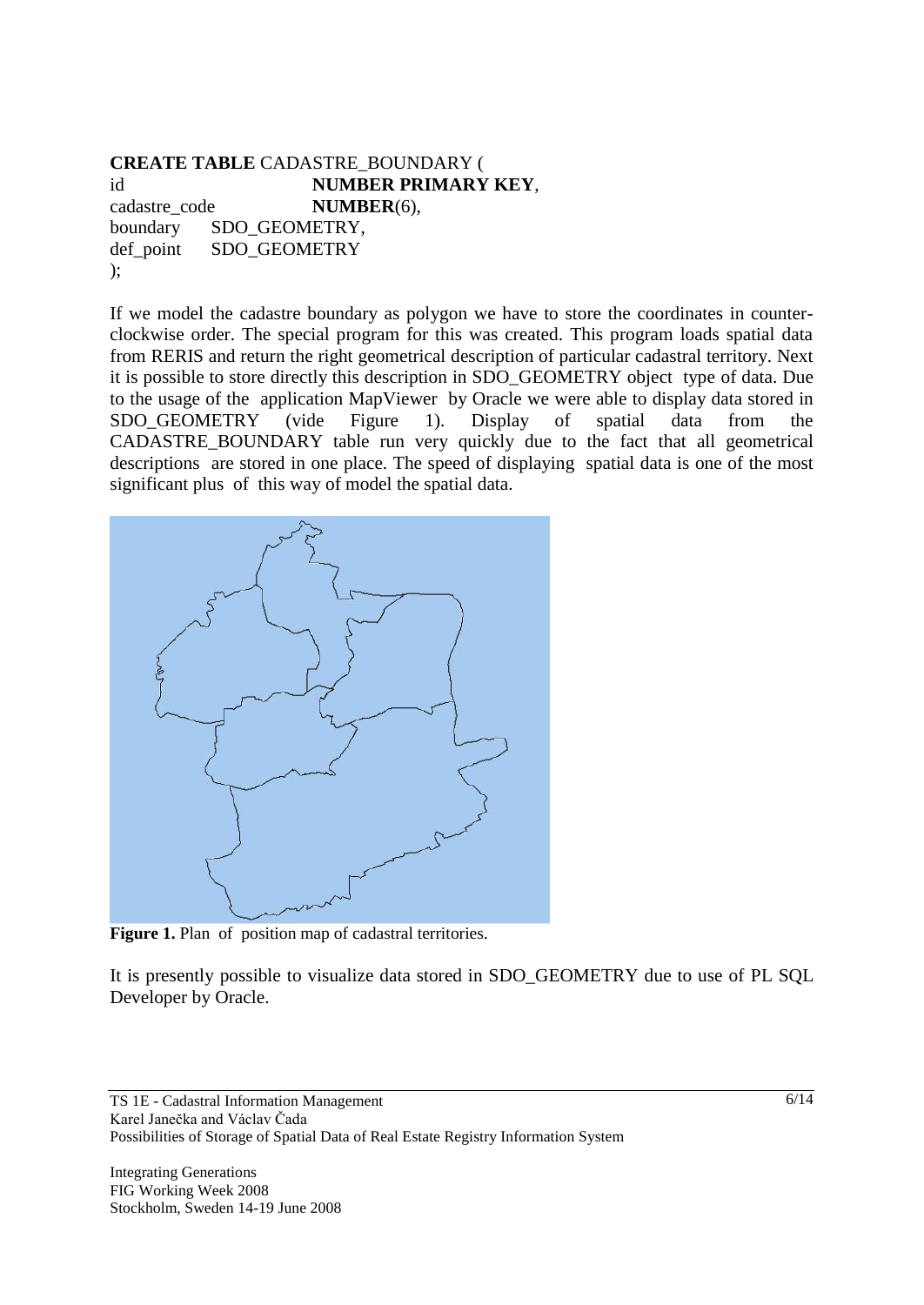### **2.4 Facilities of object-relational data model in Oracle Spatial**

Without any doubt there are pluses in spatial data modeling by means of the SDO GEOMETRY object type of data. For example it displays data fast and it is easy to build up a spatial index. Specifically there we can use the R-Tree structure to index spatial data in Spatial. Spatial index is important for effective evaluation of spatial query. The most negative part of object-relational concept that was tested are occurrence of data duplicity and difficult editing. If one cadastral boundary is changed then we must edit the boundary geometry of the adjacency cadastral territory. It is possible to reduce data duplicity by means of the topological concept - winged edge structure- we will discuss it later. Editing of spatial data should be then also easier.

# **3. DATA GENERALIZATION IN ORACLE SPATIAL**

We tested available Spatial's functions over spatial data stored as objects. We can use these functions written in PL/SQL programming language for the purpose of generalization. The generalization of spatial data is very actual problem. The main purpose of data generalization is to produce data with less spatial details from the very detailed data.. Very important request regarding the function generalization it is preservation of all spatial relationships. We want to keep adjacency after simplification of origin geometrical descriptions in case of cadastral boundaries. All tested functions of generalization need a geometrical input of SDO\_GEOMETRY object type of data. Functions were tested with various values of input parameters. More details about this testing are in [JANEČKA 2005]

## **3.1 REMOVE\_DUPLICATE\_VERTICES Function**

The main purpose of this function from SDO\_UTIL package is to eliminate duplicate vertices from the geometrical description of spatial feature. If there are no duplicate vertices in the geometrical description we can use this function for simplification of geometrical description by the usage of suitably choice of values of input paramenters. All points within distance *ε* will be removed, vide Figure 2.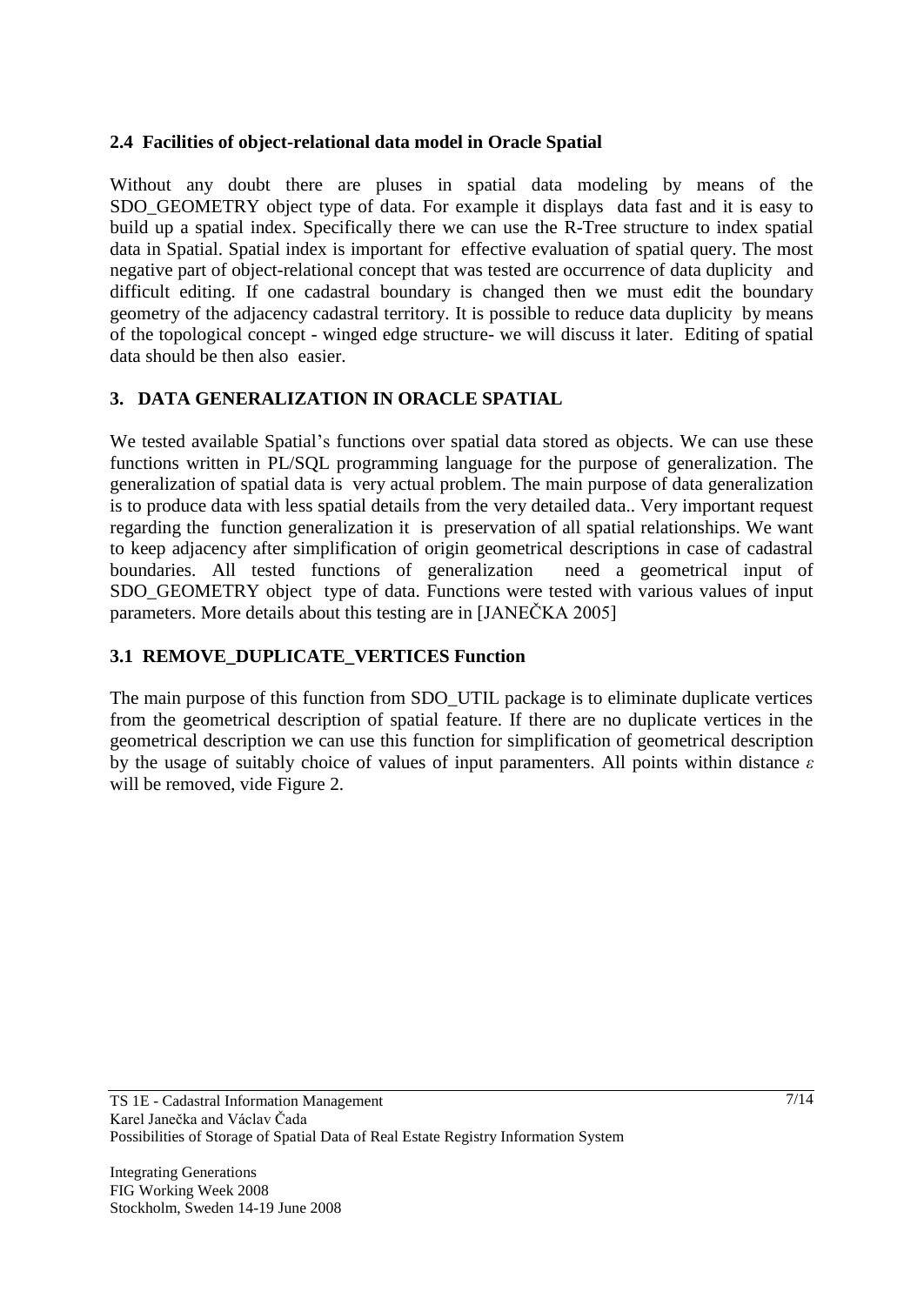

**Figure 2.** Principle of the REMOVE\_DUPLICATE\_VERTICES function.

In the Figure 3 we can see the result after applying the REMOVE\_DUPLICATE\_VERTICES function on geometrical descriptions of cadastral boundaries stored in the CADASTRE\_BOUNDARY table. We can see that geometrical descriptions were simplified but the adjacency relationship between adjacency territories was damaged. The joint part of cadastre boundary is not identical for both adjacency territories.



**Figure 3.** Plan position map after applying of REMOVE\_DUPLICATE\_VERTICES function.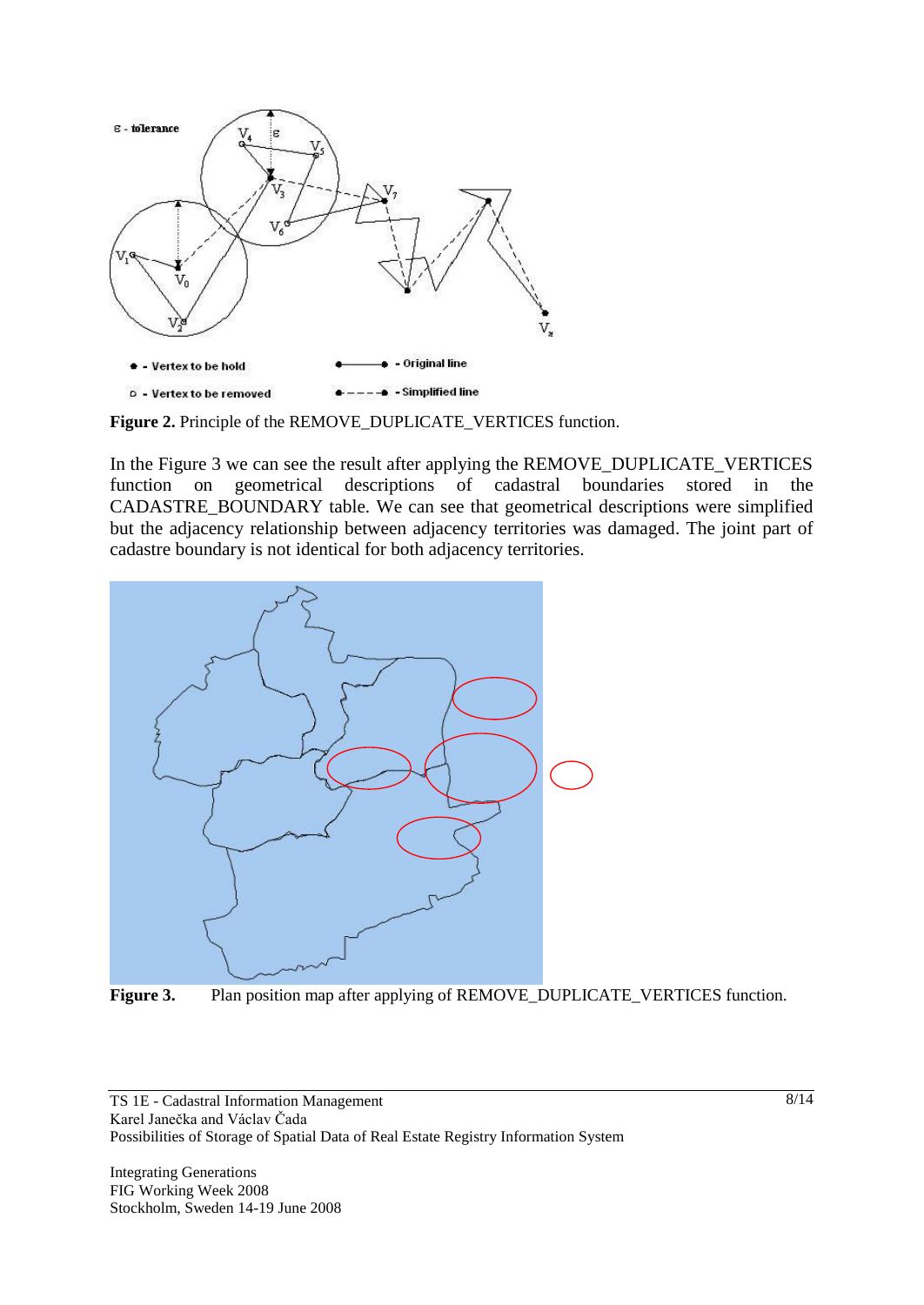#### **3.2 SIMPLIFY function**

The main purpose of function SIMPLIFY is to simplify the geometrical description of spatial feature by the usage of the Douglas-Peucker's algorithm. Detailed description of this algorithm can be found in [DOUGLAS 1973]. Principle of Douglas-Peucker's algorithm is showed in the Figure 4.



**Figure 4.** Principle of the SIMPLIFY function.

The function SIMPLIFIY is one of the two functions in Oracle Spatial which main purpose is the generalization of geometrical descriptions. After applying this function a geometrical description of spatial object can be reduced for example from polygon data type to line data type. Very important fact is that after applying this function origin topological relationships are not preserved. This fact is illustrated in the Figure 5.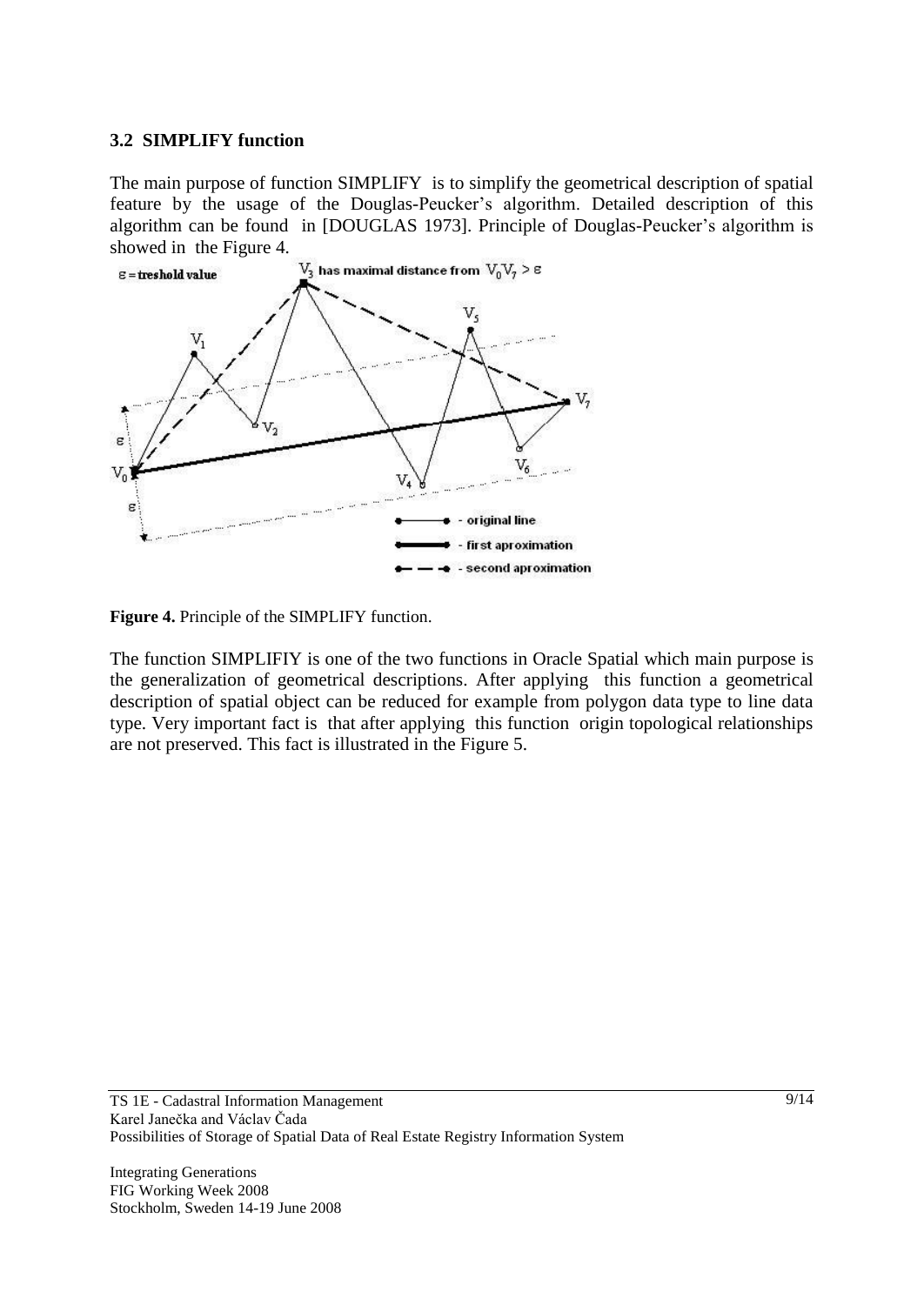

**Figure 5.** Plan position map after applying function SIMPLIFY.

### **3.3 SIMPLIFY\_GEOMETRY function**

This function is a part of the SDO\_SAM package. The main purpose of this function is to simplify geometrical description of spatial feature. We compare the area of origin polygon to the area of simplified polygon. This ratio should not be bigger then the user given threshold value in percentage. This function is not well documented in the official Spatial's documentation. Only the name of this function which is SIMPLIFY function in SDO\_UTIL package. The result - after applying this function - is presented in Figure 6. It is evident that the adjacency between simplified geometrical descriptions was not preserved. The ratio was set on the value of 5 percent.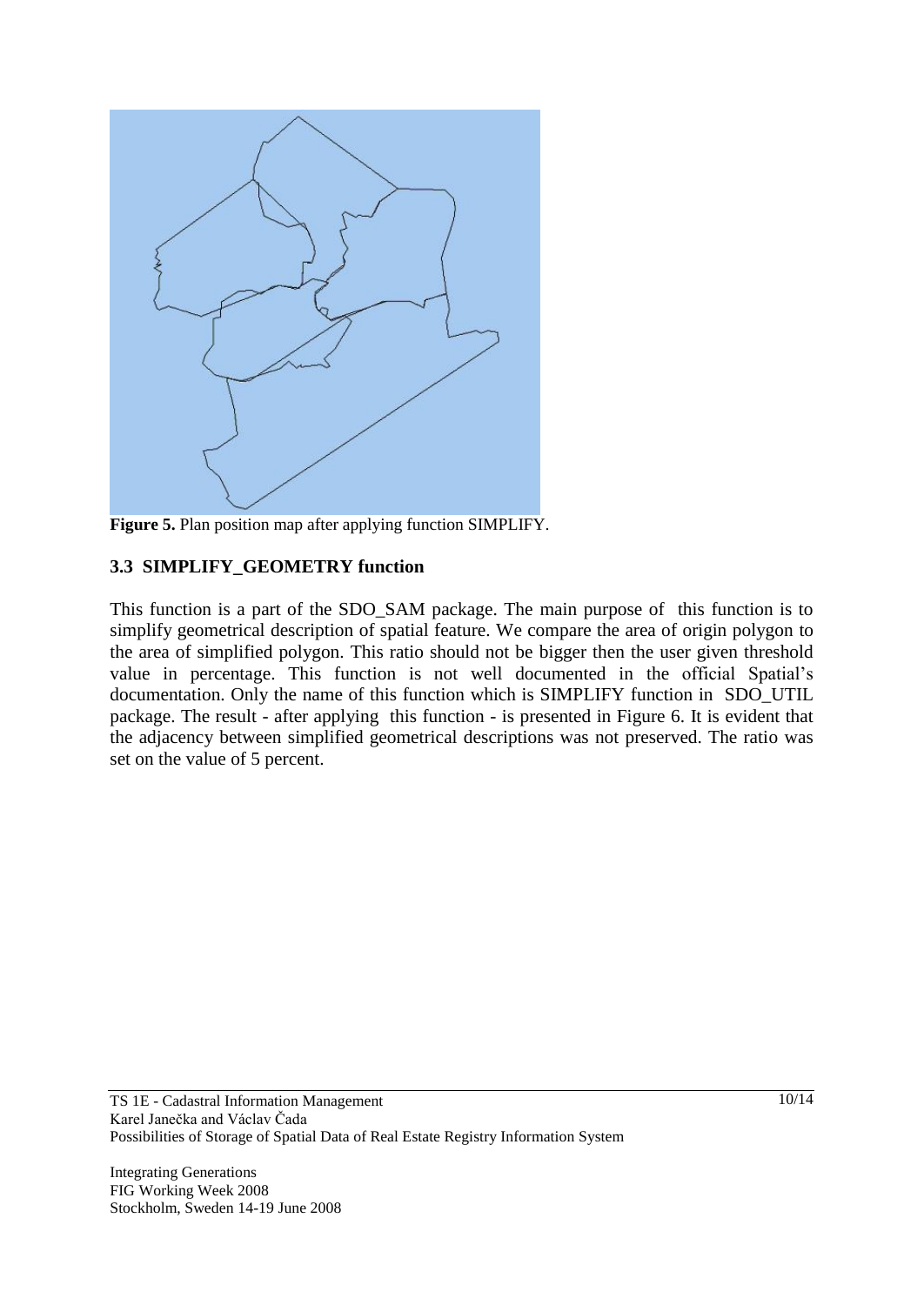

**Figure 6.** Position plan map after applying of SIMPLIFY\_GEOMETRY function.

### **4. SPATIAL DATA MODELING BY THE USAGE OF A TOPOLOGIC DATA MODEL**

To store spatial data by some topological data model for face tables, edges and nodes must be created. It means that we need at least three tables. The structure of tables depends on specific topology of data model. When the description of geometry faces is build up through reference between topological primitives an implementation of function building the face geometry from these primitives can be realised. Some operations over the topological structured data are difficult. Otherwise the topology data model has generally good properties:

- − remove duplicity
- − easier asurance of data consistency after editing,
- − evaluation efficiency of some spatial queries (e.g. find all neighbours).

## **4.1 Topology of Oracle Spatial data model**

The topology of Oracle Spatial data model corresponds with the winged-edge structure. The start node and the end point determine the edge orientation. For each edge we store reference on the face on the left side and on the face on the right side. Next we store references on four edges, vide Figure 7.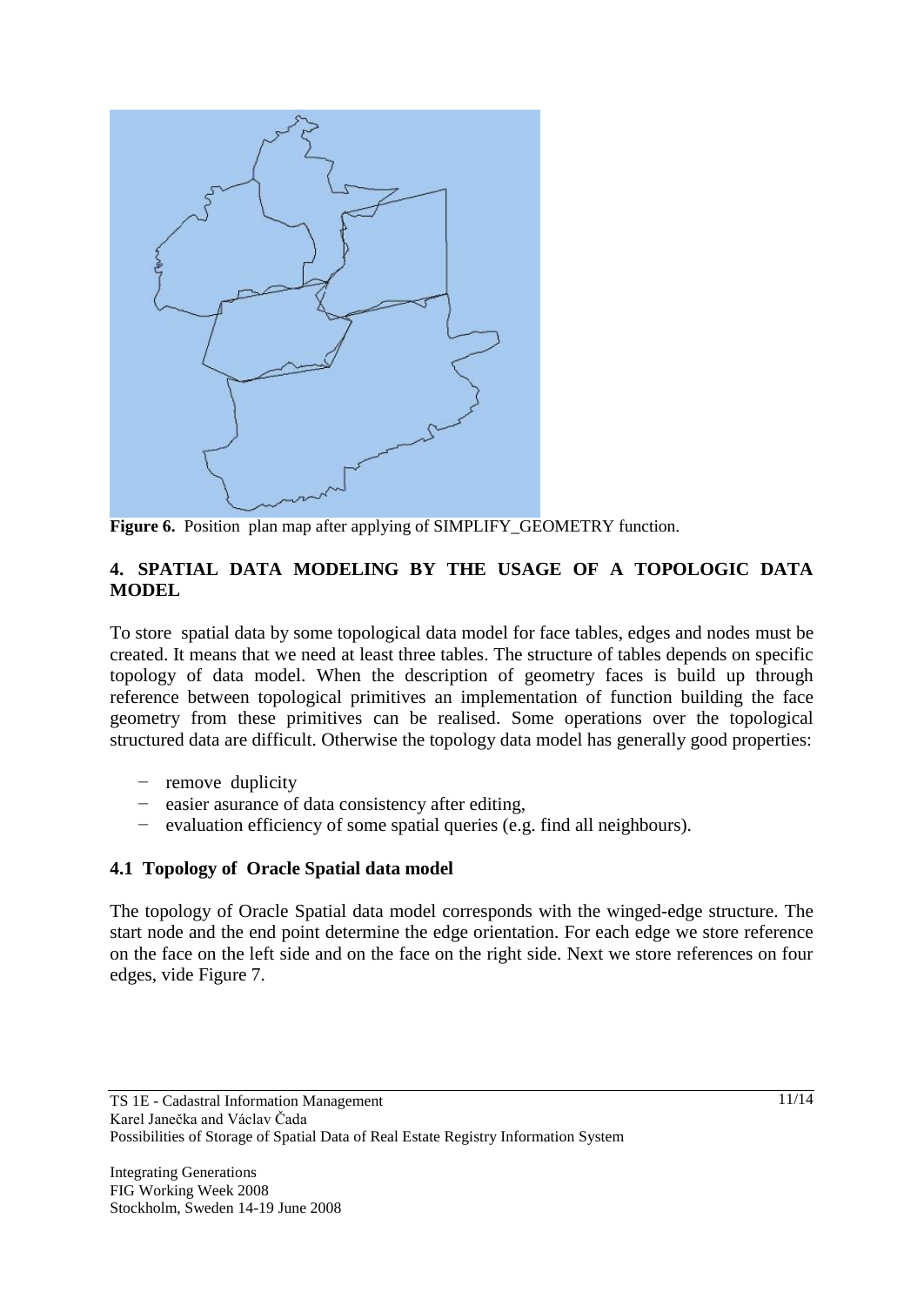

**Figure 7.** Winged–edge structure in Oracle Spatial [MURRAY 2003].

The model of the spatial data created by winged-edge structure has also some minuses. In [PENNINGA 2005] - there is mentioned that the model of the spatial data in the topological way requires more data space for its storage. The reason is - vast amount of references. The problem is also to get the geometry of particular face. Is is not possible to declare a "navigation" access to data in SQL – follow the next reference until we reach the start node. It is preferable to use some high level language to solve this problem. It is possible to use built– in (standard) function to solve this problem too in Oracle Spatial 10g. The usage of topological structure to represent the cadastral data we can find for example in Dutch cadastre.

### **4.2 Hierarchical data model in Oracle Spatial**

Oracle Spatial 10g offers very interesting facility for data modeling. It is possible to create several hierarchical layers for one data set. The higher layer level consists of the lower layer level within the frame of hierarchical data model. This can be very useful for cadastre because the regional division has apparently a hierarchical character. At the beginnig we have data which represents boundaries of plats.We can get layers from this data with boundaries of cadastral territories and so on without duplicities.

### **5. CONCLUSION**

If we want to keep a topologically structured spatial data in database we must consider carefully pluses and minuses of it.. We must especially consider demands for the data maintenance and the functionality of the application working with these data. Fast evaluation of the most frequent usage of the spatial queries is preferred very often. Possibility of the usage of the Oracle Spatial and the winged-edge structure for spatial data of the Real Estate Registry information system is the topic for our next research. We want to focus mainly on the usage of the hierarchical data model. Selecting data by query window might be the best used spatial query on spatial data of cadastre. The modification of data by the winged–edge structure makes the evaluation of this query slower. We plan to use the mechanism of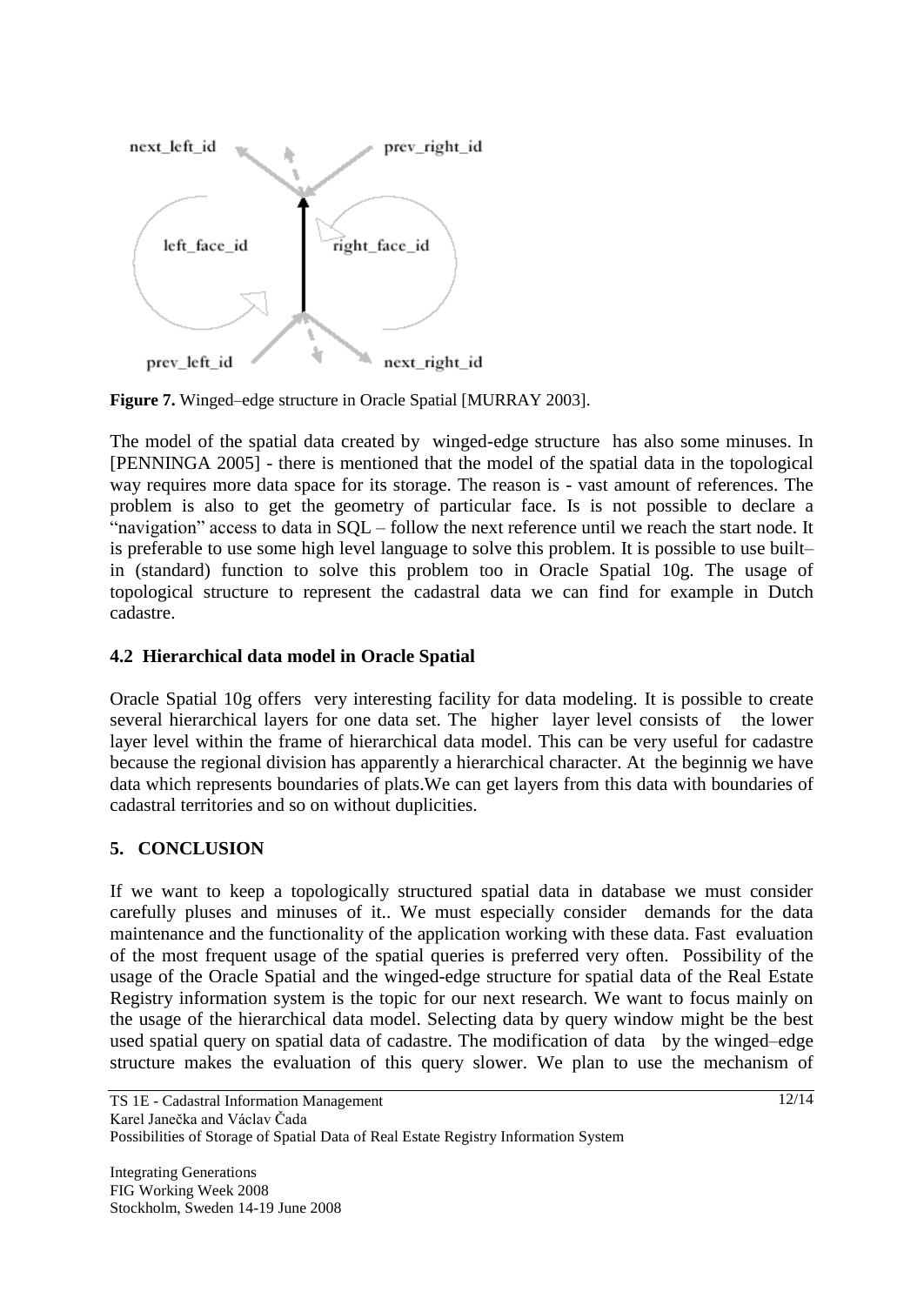function based indices in order to reduce this negative effect. Advantage of the usage of topologically structured data and the hierarchical data model can be possible when producing hierarchical layers for the one data set. These layers can be used as a plan of position maps.

### **REFERENCES**

- **[ČADA 1992]** ČADA, V.: *Návrh postupu digitalizace pozemkové mapy 1:2880*. KGKS, Plzeň 1992.
- **[ČADA 2001]** ČADA, V.: *Návod pro obnovu katastrálního operátu přepracováním ze systému stabilního katastru.* ČÚZK, Praha 2001.
- Czech Office for Surveying, Mapping and Cadastre. (ČÚZK). *Struktura výměnného formátu informačního systému katastru nemovitostí České republiky.* Číslo jednací 6665/2004-24. Praha, 2004.
- **[DOUGLAS 1973]** DOUGLAS, D., PEUCKER, T.: *Algorithms for the reduction of the number of points requiered to represent a digitised line or its caricature.* The Canadian Cartographer, 1973.
- **[JANEČKA 2005]** JANEČKA, K.: *Modelování geoprostorové báze dat na úrovni datového modelu KN.* Master's thesis. Plzeň, 2005.
- **[MEIJERS 2006]** MEIJERS, M.: *Implementation and testing of variable scale topological data structures.* Master's thesis. TU Delft, 2006. 114 p.
- **[MURRAY 2003]** Murray, Ch.: *Oracle Spatial User's Guide and Reference, 10g, Release 1*. 2003. [ONLINE]

[http://www.oracle.com/technology/products/spatial/spatial\\_10g\\_doc\\_index.html](http://www.oracle.com/technology/products/spatial/spatial_10g_doc_index.html)

**[PENNINGA 2005]** PENNINGA, F., QUAK, W., TIJSSEN, T., OOSTEROM, P.: *Storage and Querying of Topological Structures in Oracle Spatial.* Topology and Spatial Databases Workshop. Glasgow, 2005.